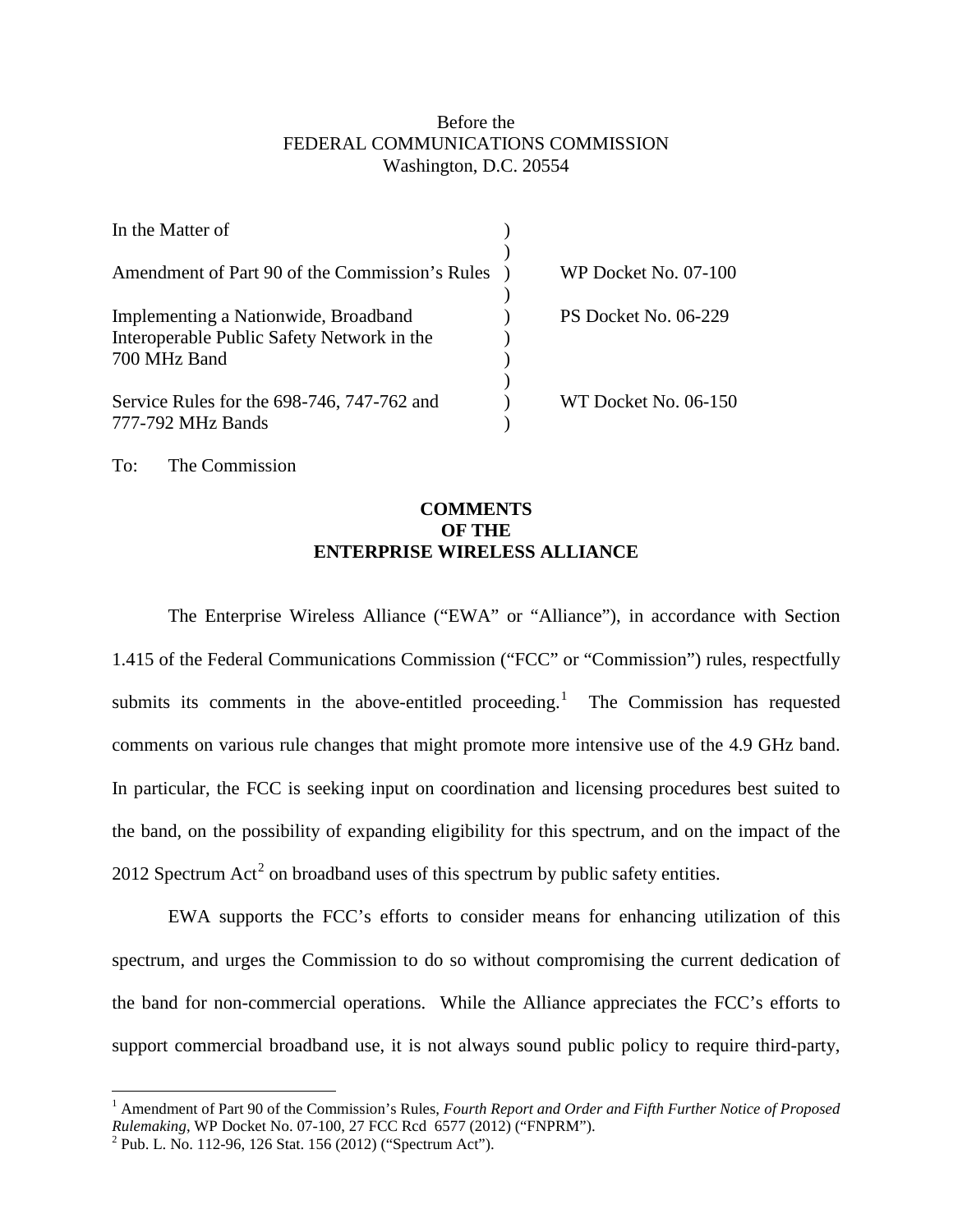for-profit providers and entities who utilize spectrum to address internal communications needs to compete against each other for spectrum. In this instance, with the rule changes recommended herein, EWA is confident that there will be more than sufficient demand by those with internal communications requirements to make properly intensive use of the 4.9 GHz band.

### **I. INTRODUCTION**

EWA is a national trade association representing many business enterprises, wireless sales and service providers, hardware and software system vendors and technology manufacturers. These firms represented by the Alliance range from small businesses to leading national Fortune 500 organizations, including those that are engaged in transportation, petrochemical, manufacturing, retail, utility, construction and other critical national industries. EWA is also an FCC-certified frequency advisory committee that will in 2012 processes in excess of 15,000 frequency selection and license preparation transactions annually. Both as the representative of its members and as an experienced spectrum manager, the Alliance has a substantial interest in the outcome of this proceeding.

The Commission has been unflagging in its efforts to promote broadband deployment by both commercial service providers and public safety entities. It has made broadband spectrum available for each of those licensee categories and has adopted rules intended to facilitate its utilization. The 4.9 GHz public safety allocation is an early example of the FCC's commitment to this policy and is a valuable contribution to the public safety spectrum inventory. The band is well-suited for its intended purpose, primarily incident scene management, and has been deployed for that purpose by a number of public safety entities around the nation in both fixed and mobile configurations.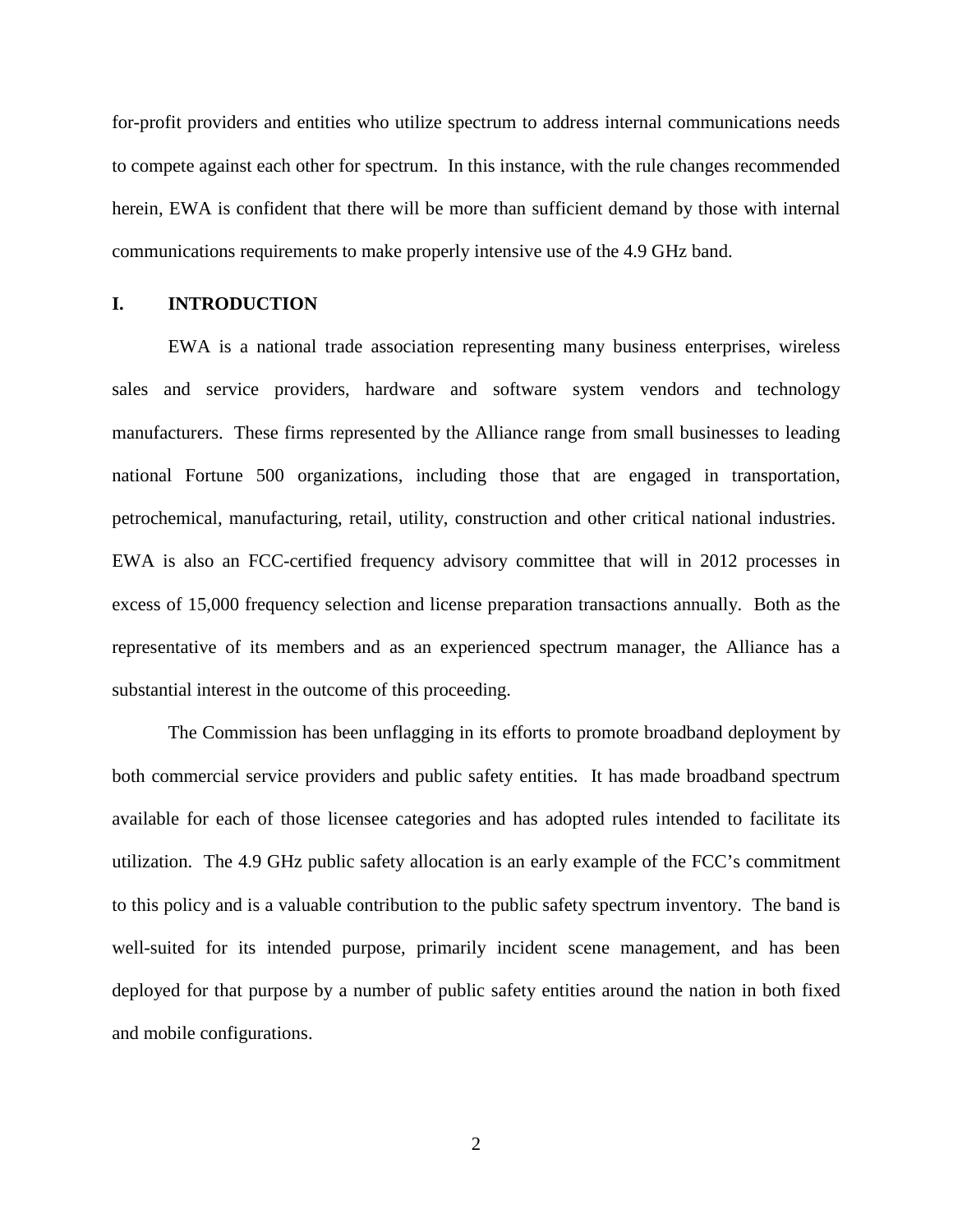Nonetheless, in the FNPRM, the Commission has concluded that development of this band has not met FCC expectations and has "fallen short of its potential."<sup>[3](#page-2-0)</sup> The FCC proposes various remedies for this lack of robust deployment, including alternative coordination/licensing requirements and expanded eligibility. EWA supports both Commission approaches to the extent detailed herein.

#### **II. EXPANDED ELIGIBILITY**

While the FNPRM first explores the coordination/licensing issues in the band, EWA suggests that it would be preferable to determine what categories of entities will be eligible to use the spectrum before addressing the licensing requirements. Understandably, a number of the suggestions for modified coordination and licensing rules have presumed that the band would be used only by public safety licensees. If that were to change, as the Alliance believes it should, the optimal approach might be different.

Specifically, the FNPRM questions whether eligibility should be broadened to permit commercial use on a secondary basis and/or use by critical infrastructure industry ("CII") entities, presumably on a co-equal basis with public safety licensees. EWA represents a significant number of commercial service providers. Its members also include CII entities and other private internal system operators whose use of spectrum is consistent with the public interest considerations underlying the CII categorization and whose utilization also could coexist compatibly with public safety operations. While the Alliance gave substantial consideration to supporting commercial as well as private user eligibility, ultimately it concluded that allowing third-party commercial operations, even exclusively for backhaul purposes, could too easily compromise the availability of the band for public safety and other non-commercial purposes. On balance, and in light of the significant steps already taken by the FCC to expand

<span id="page-2-0"></span> $3$  *Id.* at ¶ 17.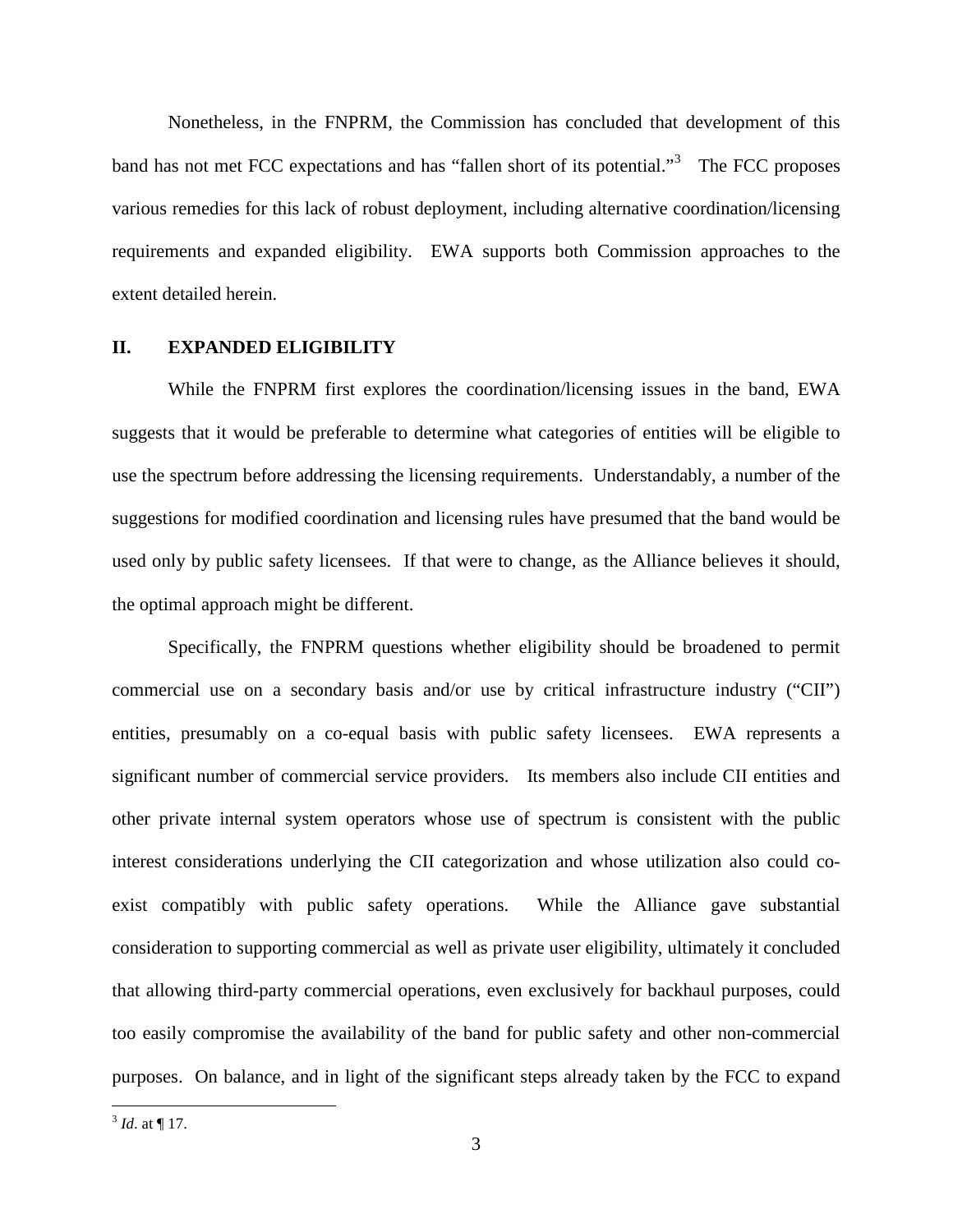broadband spectrum options for commercial operators, EWA recommends against extending their eligibility into this band.<sup>[4](#page-3-0)</sup>

By contrast, non-public, safety, private entities have not been allocated any broadband spectrum, and there is a history of compatible co-existence between them and public safety in most Part 90 bands. Such users have defined areas of operation not necessarily focused on population centers, often conducted in a campus-type environment that can be coordinated with public safety usage. Therefore, EWA recommends that eligibility for 4.9 GHz spectrum not be expanded beyond private internal use as defined in the Part 90 rules.

The Alliance proposes that the 4.9 GHz band be made available for all private internal systems – those that are used to meet internal communications requirements only and that are not used to provide service to third parties on a for-profit basis. This would include systems beyond those the FCC historically has classified as CII. At a minimum, however, EWA urges the FCC to revisit its current interpretation of entities that properly can be identified as CII to ensure that this categorization is consistent with the public interest.

FCC Rule Section 90.7 provides the following definition of CII:

State, local government and non-government entities, including utilities, railroads, metropolitan transit systems, pipelines, private ambulances, volunteer fire departments, and not-for-profit organizations that offer emergency road services, providing private internal radio services provided these private internal radio services are used to protect safety of life, health, or property; and are not made commercially available to the public.<sup>[5](#page-3-1)</sup>

Clearly this definition need not remain static; the examples are illustrative, not delimiting. While EWA does not challenge the categories of entities that are included, there is no obvious basis for including, for example, railroads and pipelines, but not entities providing air transportation, bus

<span id="page-3-0"></span><sup>&</sup>lt;sup>4</sup> *See, e.g.,* Amendment of Part 27 of the Commission's Rules to Govern the Operation of Wireless Communications Services in the 2.3 GHz Band, WT Docket No. 07-293, *Order on Reconsideration,* FCC 12-130 (rel. Oct. 17, 2012).

<span id="page-3-1"></span> $5$  47 C.F.R. § 90.7.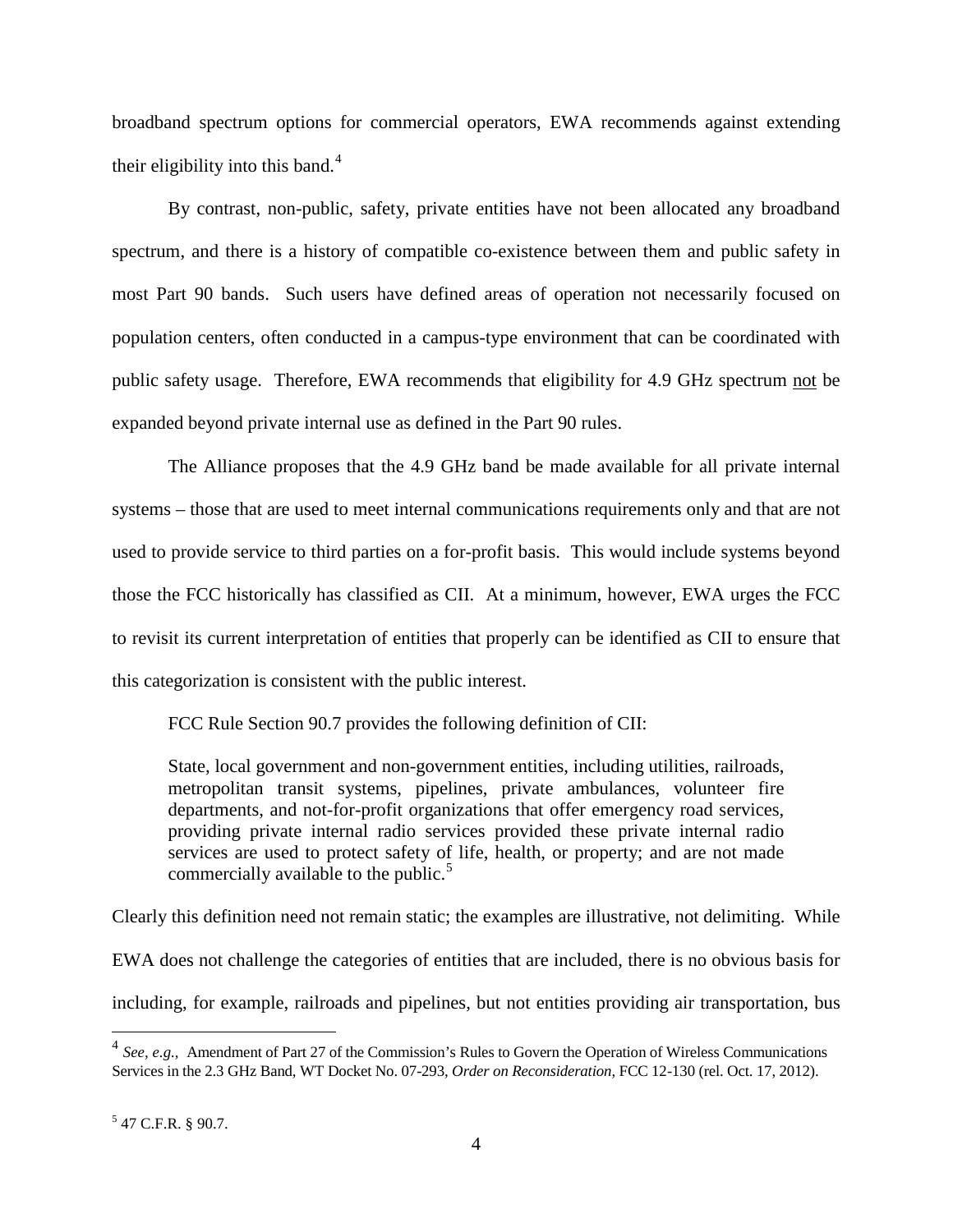service, trucking and package transport, heavy construction, agricultural, manufacturing of a variety of goods critical to the health, safety, and property of the American public, and similar services. Each of these types of enterprises maintains facilities at which they could make productive, intensive use of 4.9 GHz spectrum for the same types of activities for which the band is used by public safety entities. They should be afforded primary eligibility in this band.

#### **III. COORDINATION/LICENSING RULES**

The FNPRM requests comment on a number of alternatives for coordinating facilities in the 4.9 GHz band. At present, the rules require only that licensees "cooperate in the selection and use of channels in order to reduce interference and make the most effective use of the authorized facilities."<sup>[6](#page-4-0)</sup> While there is no indication that interference has been an issue under the current rules, the FNPRM seems to suggest that this entirely self-policing approach may have had a chilling effect on use of the band due to concern about the adequacy of protection for primary users. Of course, should the number and variety of licensees in the band increase as recommended by EWA, appropriate interference protection mechanisms will become even more necessary.

In an earlier stage of this proceeding, the Commission queried whether Part 101-type coordination procedures should be adopted for primary fixed stations providing point-to-point and point-to-multipoint communications.<sup>[7](#page-4-1)</sup> That possible approach seemingly has been abandoned by the FCC because of objections raised by several parties regarding the cost and complexity it would add to the use of this spectrum. The opponents argued that unlike systems in the traditional point-to-point microwave bands, the 4.9 GHz band supports a broad range of system types and applications making the microwave model inappropriate.

<span id="page-4-0"></span> $647$  C.F.R. § 90.1209(b).

<span id="page-4-1"></span><sup>7</sup> *See* 47 C.F.R. § 101.103.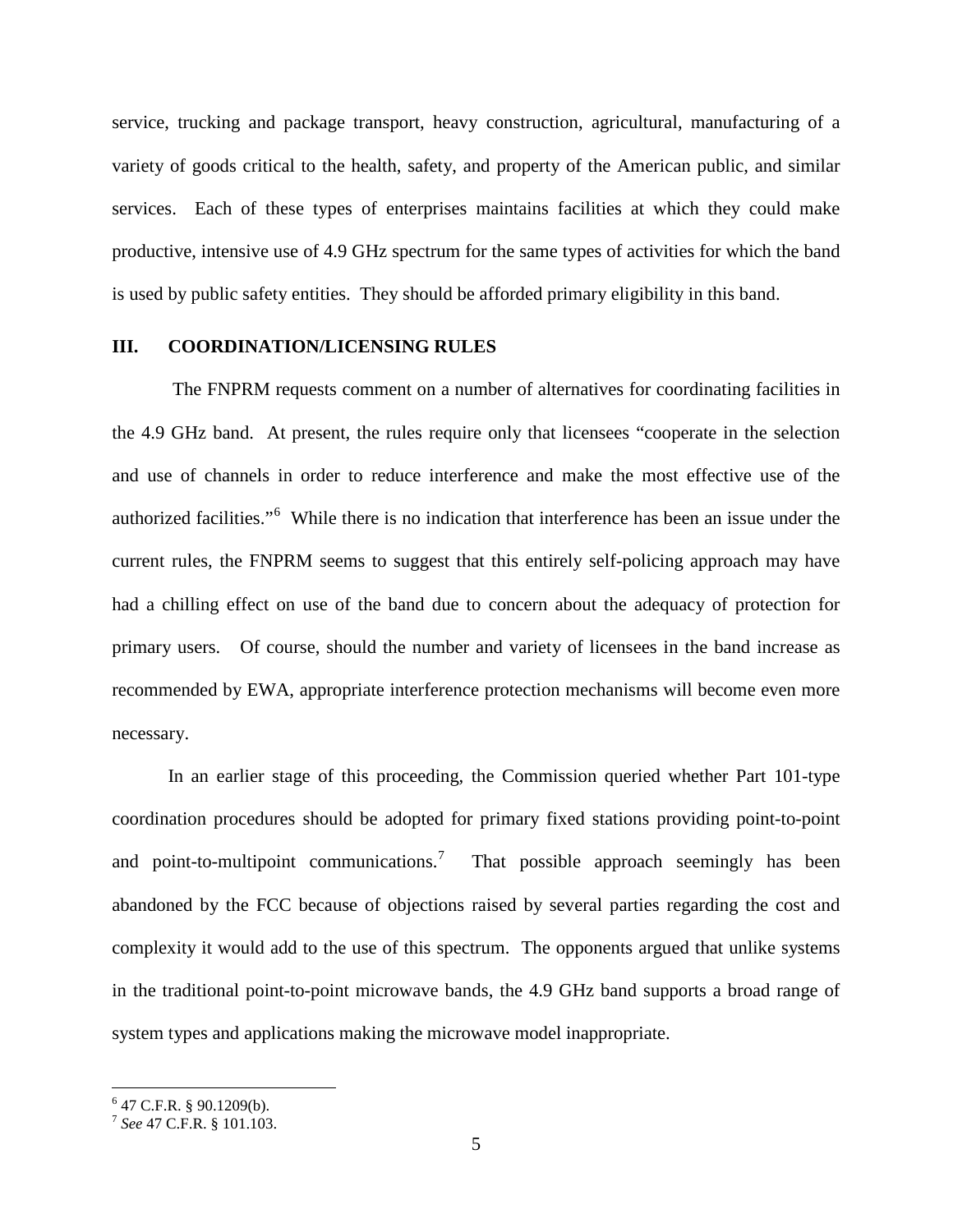While the Alliance does not necessarily share that opinion regarding the unwieldy nature of microwave coordination as applied to this band, it accepts the FCC's conclusion with one exception. If the FCC determines to make this spectrum available for backhaul purposes, whether by the First Responder Network Authority ("FirstNet"), the expanded eligibility class recommended by EWA, or by public safety directly, that use would be enhanced, not impeded, by a coordination approach similar to the Part 101 rules.<sup>[8](#page-5-0)</sup> The Alliance believes this alternative would be superior to a licensed regimen based entirely on registration rather than defined protection criteria, an approach that most closely mirrors the entirely unlicensed microwave bands available today. While such facilities may be acceptable in a non-critical, consumeroriented environment, they would not provide the grade of service levels appropriate for public safety or enterprise users for whom communications facilities are essential to safety and/or the efficient operation of their businesses. For these applications, unlicensed spectrum is a refuge of last resort, used only when there is no alternative or until the frequencies become saturated and, ultimately, unusable.

With regard to other uses of the band, EWA agrees that a more detailed database of system information will benefit both existing and prospective users by enabling new entrants to make responsible frequencies choices. If eligibility for the band is expanded as recommended above,<sup>[9](#page-5-1)</sup> the Alliance questions whether the 700 MHz Regional Planning Councils ("RPC"s) or the Computer-Assisted Pre-Coordination Resource and Database ("CAPRAD") should form the foundation of the coordination/registration process. Both the RPCs and CAPRAD are volunteer organizations. While their commitment to their responsibilities is admirable, it simply is not

<span id="page-5-0"></span> $8$  In this regard, the Alliance agrees with the FCC that usage specific licensing would facilitate coordination in lieu of the current licensing structure, whereby all classes of operations are authorized pursuant to a single 4.9 GHz license. FNPRM at ¶44.

<span id="page-5-1"></span> $9$  Expanding eligibility beyond public safety entities seemingly would preclude the jurisdictional licensing approach outlined by the Commission. FNPRM at ¶ 45.